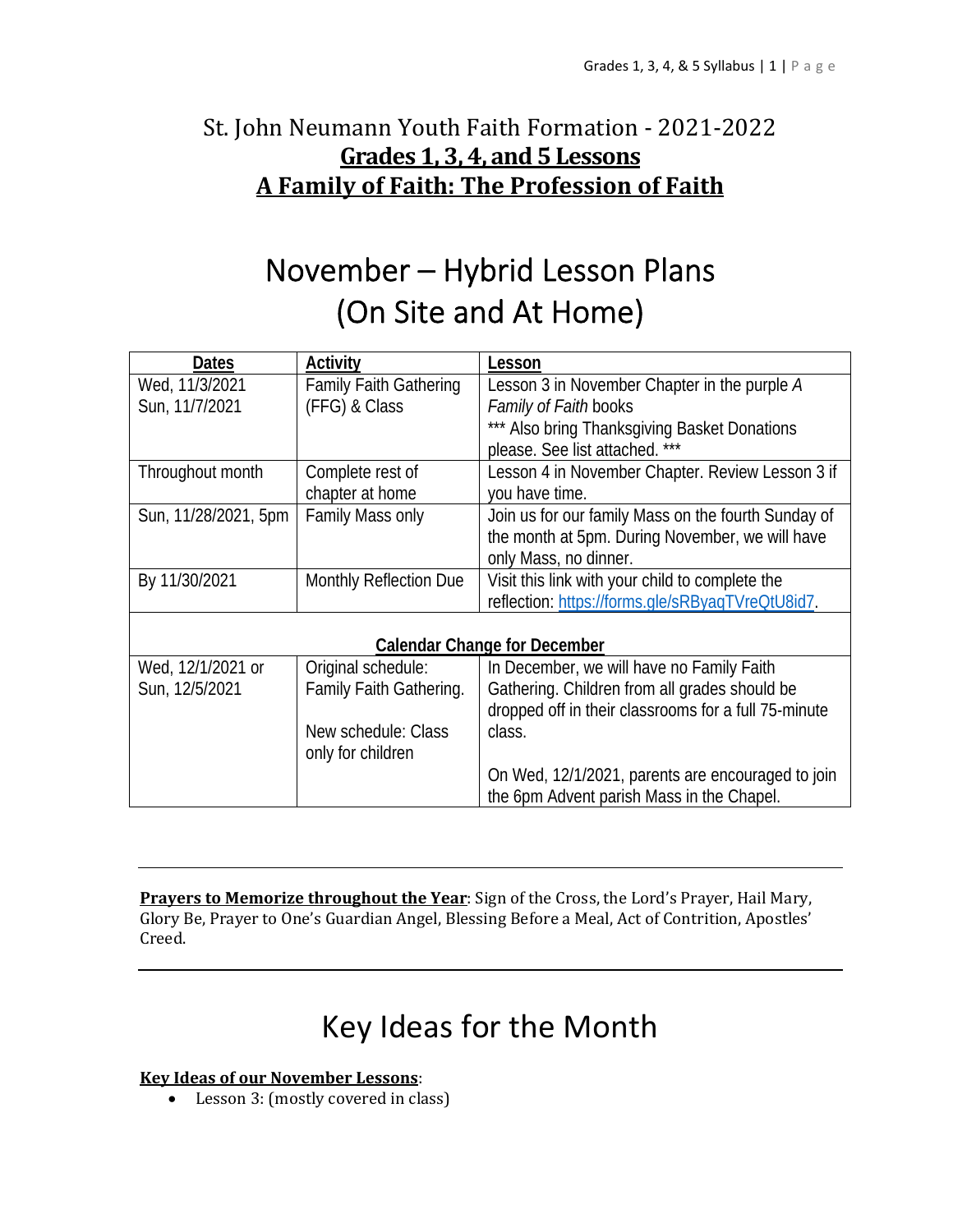- o All people are made in the image and likeness of God, which means we have intellect, free will, and the capacity to love (know, choose, and love).
- o People have immortal souls.
- o Grace is God's own life within us.
- o Adam and Eve's sin, called Original Sin, means we are born without grace in our souls.
- Lesson 4: (covered at home)
	- o God did not abandon humanity after the Fall.
	- o He entered into covenants with mankind.
	- o God always keeps his promises.
	- o Advent is a season of waiting and preparing for Jesus.
- To work on all month: (covered at home and in class)
	- o Scripture verse of the month, saint of the month, Apostles' Creed memorization, Words to Know for the month, and Car Conversations.





#### **Catechists and Children, complete in class**:

- Grades 1 through 5: Goal is to communicate the lesson's Key Ideas using ageappropriate activities.
	- o **Be on the upper level** for the Family Faith Gatherings (Sundays in Hoffman Center; Wednesdays in Hermes-Media Center) at the start time of the session. Once upstairs, get your grade-level sign, which will be in the white basket on a rolling cart. Therese will dismiss catechists and students to the lower level by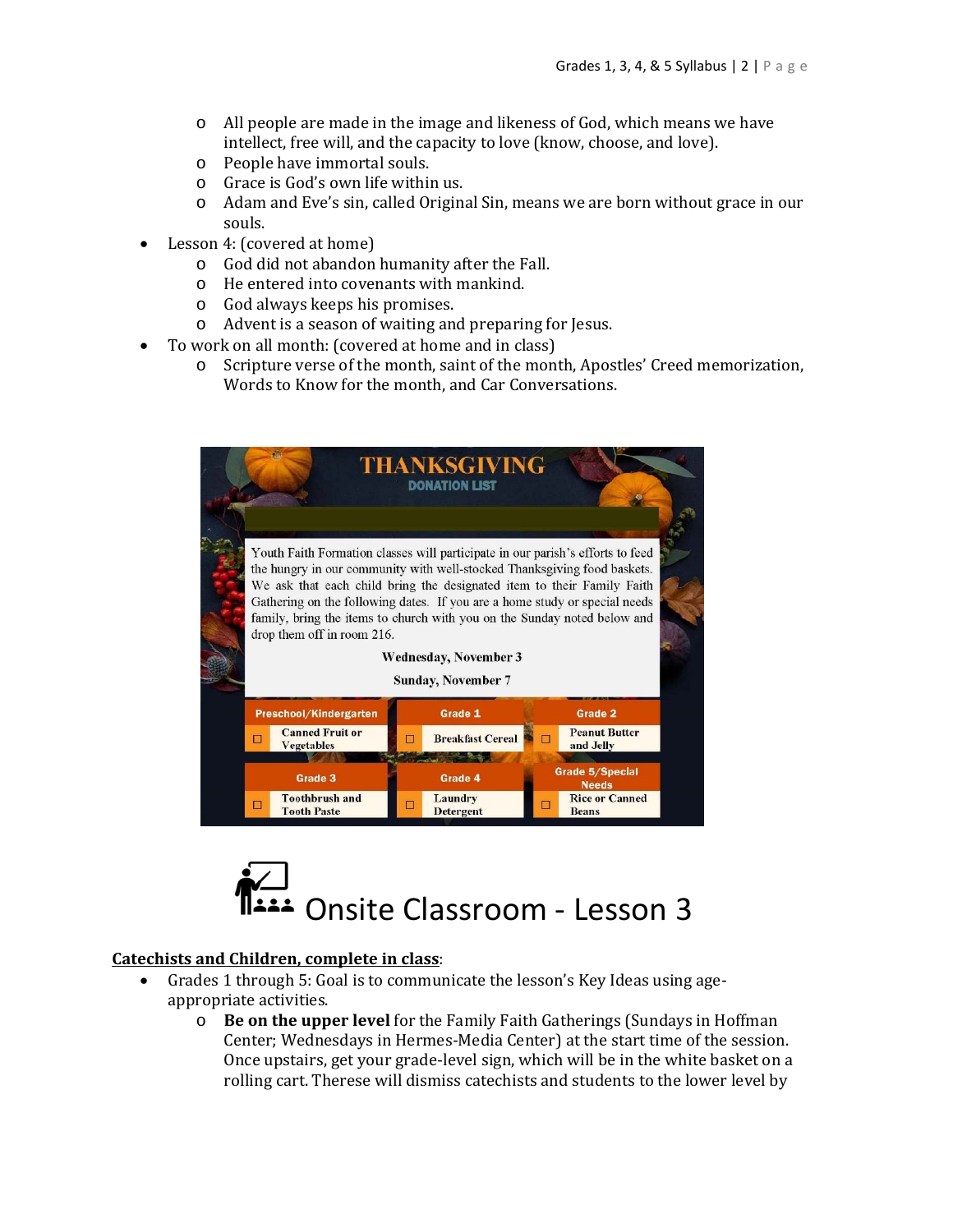grade about 10 minutes into the session. Lead students single file to lower-level classroom through stairwell by the nursery.

- o **Opening Prayer in Classroom** Procession to set up prayer table if you choose to do this; end with the Apostles Creed (5 min).
- o **Activity 1, "Made in His Image"** (5 min). Complete this activity. We will provide one mirror to each class. Be sure to communicate that (1) As images of God, we teach others about God and how He loves us; and (2) Since we are created in His image, we should try to be like God. When we choose to act like God, we are like mirrors—we reflect God.
- o **Activity 2, "I Reflect the Image of God"** (10 min). Complete this activity, using the children's *Activity Book*, page 45, and the art material in your supply bin. LEAVE THE PAGE INTACT IN THE CHILDREN'S BOOK, so that parents can cut the image out and paste it into their Family Storybooks at home. We will provide a small sheet of foil in everyone's in-boxes.
- o **Activity 3, "Body and Soul"** (5 min.) Complete this activity. For older children (grades 4 and 5), you can have them complete page 47 in the *Activity Book*.
	- Be sure to communicate that (1) We should honor and respect our bodies; (2) The soul reflects God's image in a special way because it is the part of us that allows us to know, choose, and love; (3) God created each person's soul!
	- Also connect these messages to All Souls' Day, which the Church just celebrated on Tuesday, November 2. Hand out the All Souls' Prayer Card. Invite children to write the names of their loved one's whose bodies have died, but whose souls are still alive! Encourage the children to add this card to their Family Storybook.
	- End by praying the prayer on the card together as a class.
- o **Return to parents** on upper level by: Sunday by 9:50 am and Wednesday by 6:50 pm. *Return your grade‐level signs to the white basket.*

#### **Classroom Handouts for 11/3/2021 and 11/7/2021**:

- One handheld mirror per class. Please return these to your in-boxes after class.
- Small sheet of foil.
- Extra photocopied pages of pages 45 and 47 in the *Activity Book* in case children leave these books at home.
- All Souls' Prayer Cards.

# $H_{\text{Home} - \text{Lesson 3}}$

Note: In class the children completed a portion of Activity 2, "I Reflect the Image of God," which is for your Family Storybook (the white binder provided to you). We encourage you to complete a paper figure on page 45 of the children's *Activity Book*, one for each family member. Add all the figures into your Family Storybook.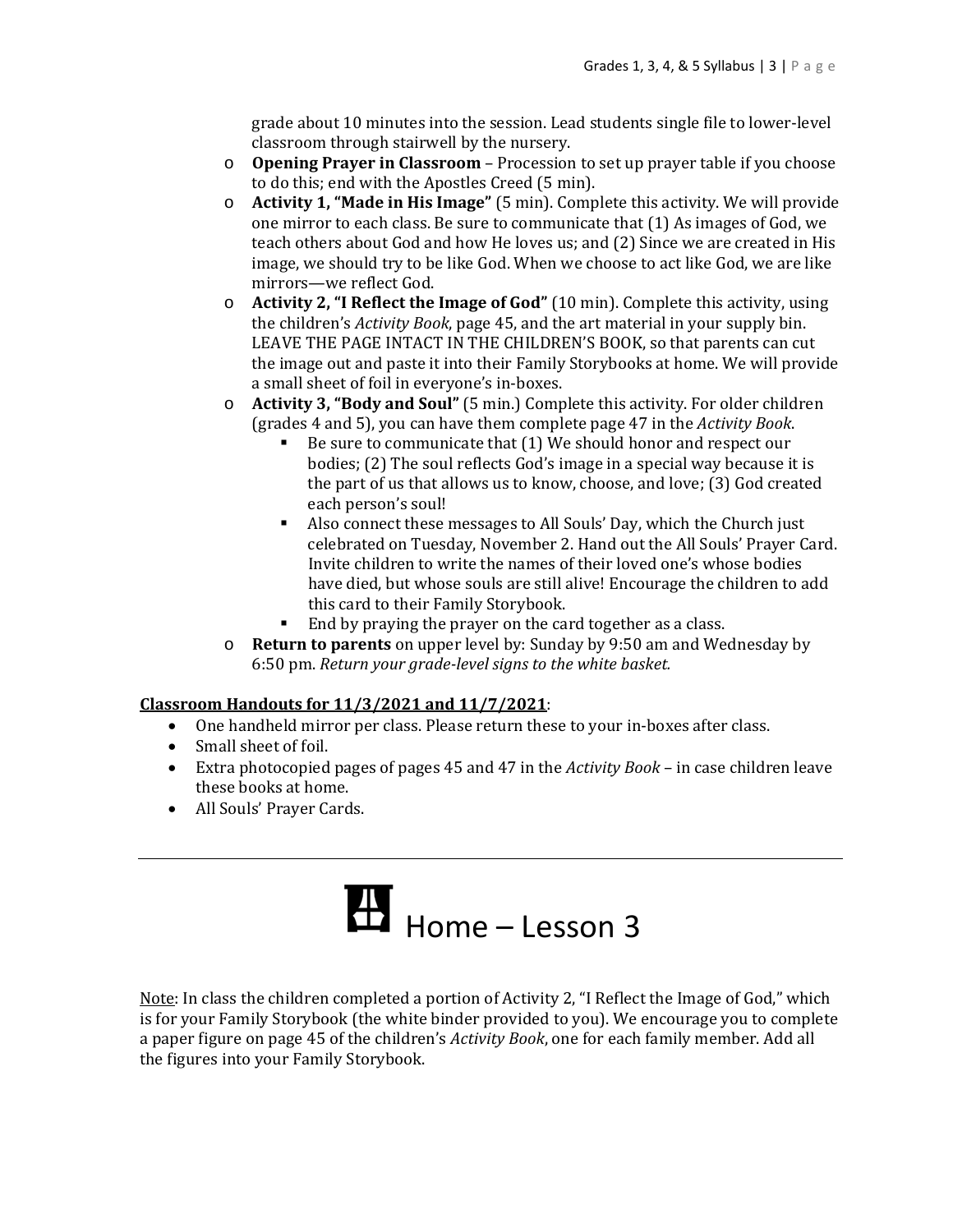The children will also be bringing home a All Souls' Prayer Card, used to help teach Activity 3 "Body and Soul." We encourage you to add this Prayer Card into your Family Storybook.



#### **Parents and Children, complete at home**:

Goal is to communicate the lesson's Key Ideas using age-appropriate activities. Families can also review Lesson 3 if you have time.

- We suggest that you complete Activity 2, "God is a Promise Keeper," which is for your family storybook (the white binder provided to you).
- Complete other activities from this lesson to help communicate the key ideas listed above.
- Complete the monthly reflection at: https://forms.gle/sRByaqTVreQtU8id7.

# Lesson 4 Activities

*Parents, choose two to three activities in lesson to present to your children at home. Communicate the lesson's key ideas, listed above.*

Note: We suggest that you complete Activity 2, "God is a Promise Keeper," which is for your family storybook (the white binder provided to you).

## **Activity 1**: Covenants in Scripture

#### **Ages**: All ages

**Focus**: God entered into covenants with humanity through Noah, Abraham, Moses, and David.

**"Parent's Guide" pages**: pages 64-65

**"Children's Activity Book" pages**: pages 51-57

**Activity**: Discuss the covenants God made with his people; children will complete certain agerelevant activities.

#### **Key ideas to communicate to the children**:

Covenants are solemn agreements made between two parties.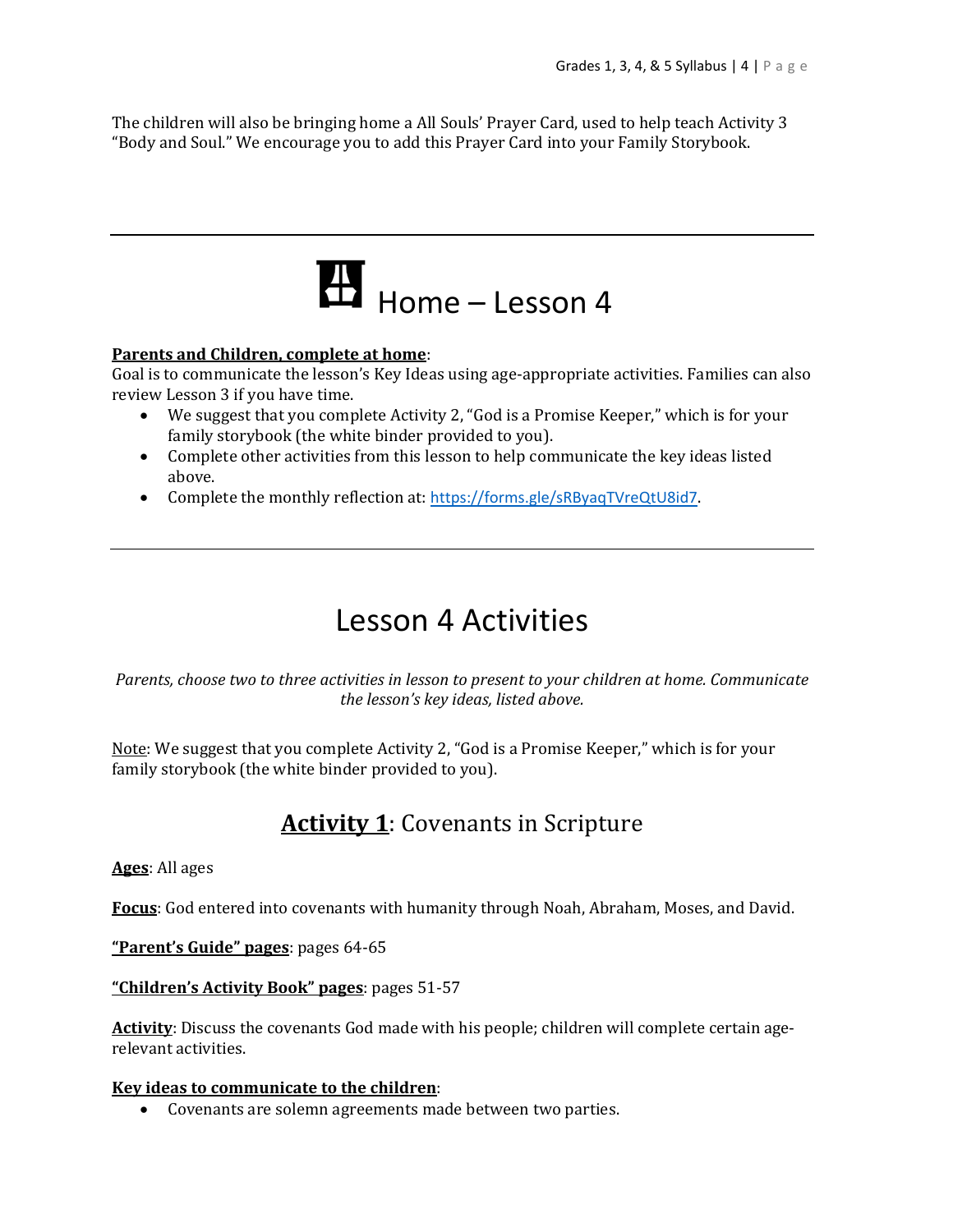- Covenants in Scripture are sacred agreements made between God and his people. It creates a sacred bond between God and us. God promises his grace and blessing and asks for our obedience in return.
- In the covenant with Adam, God shared his grace fully with Adam and Eve. This covenant was broken by Aam through disobedience. Yet God did not abandon Adam and Eve.
- In His covenant with Noah, God protected the family of Noah, keeping them safe from the flood, and promised to never flood the earth again.
- In His covenant with Abraham, God promised land (or a nation), a name (or a dynasty), and a worldwide blessing to Abraham and his descendants.
- In His covenant with King David and his descendants, God promised that God would establish an everlasting throne in the line of David. God was referring to his Son Jesus Christ.
- Through Jesus Christ, the New Covenant, we can have eternal life with God.

#### Supplement:

There are several stories in the Book of Bible Stories that share details about God's covenants in Scripture:

- "The Garden of Eden," beginning on page 134
- "Noah and the Flood," beginning on page 212.
- "Abraham and his Son Isaac," beginning on page 142.
- "God Calls Moses," beginning on page 66.
- "David, Israel's King," beginning on page 78.

### **Activity 2**: God is a Promise Keeper *Family Storybook Activity*

**Ages**: All ages

**Focus**: Review of God's promises

**"Parent's Guide" pages**: pages 66-67

**"Activity Book" pages**: pages 58-59

**Activity**: Recall God's promises made in Scripture and add these to your family's Storybook.

#### **Key ideas to communicate to the children**:

- In the covenants God made with us in Scripture, he promises to always love us and to send his Son to save us and give us eternal life with Him.
- He made these promises to each member of your family!

#### **Supplement**: